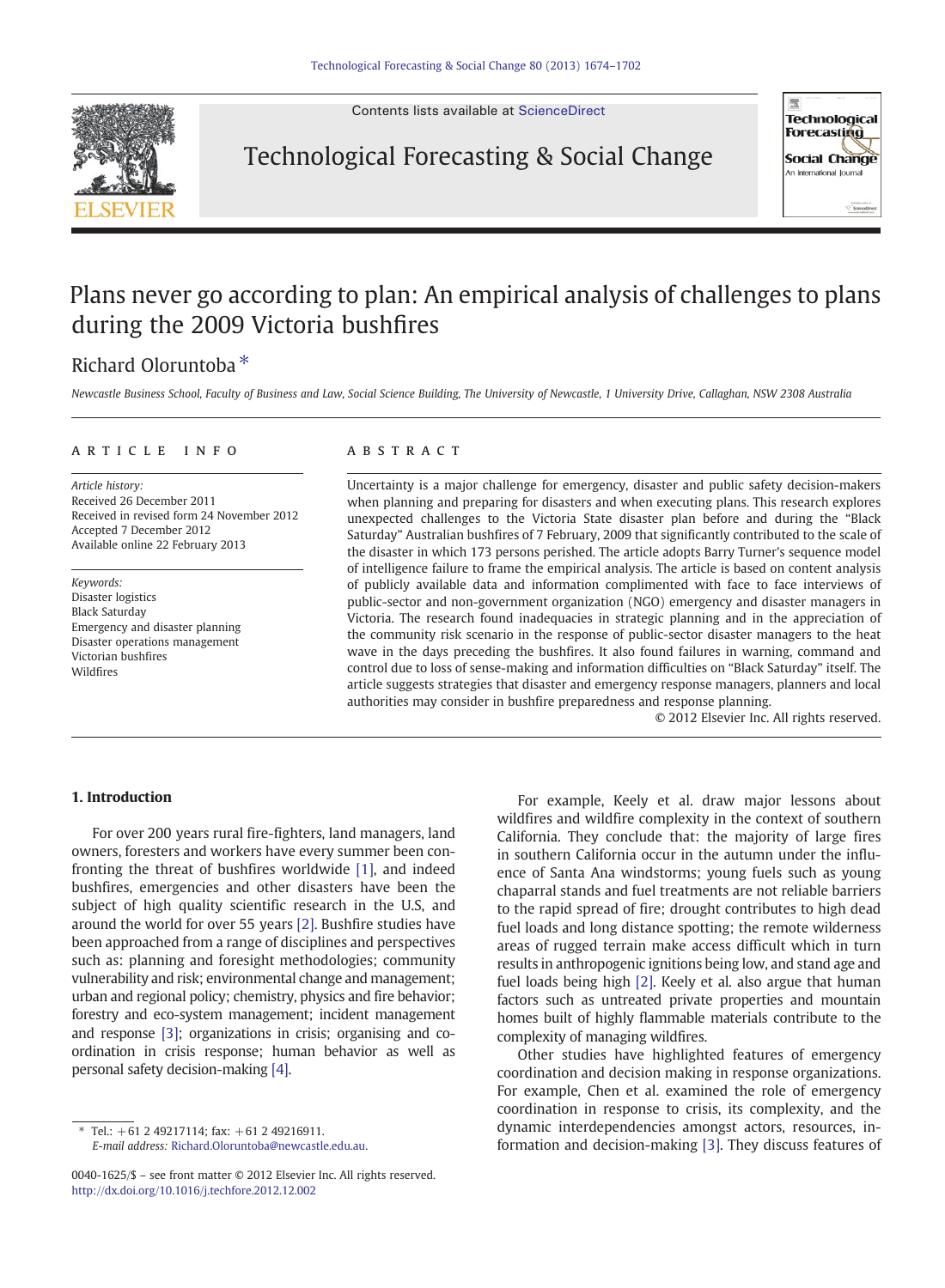emergency events such as the high risk of negative consequences if emergency decisions or coordination decisions are slow, inadequate or ill-informed. They also highlight the complexity involved in the coordination of response to crisis. Coordination complexity results from the vast network of tasks to be undertaken, resources to be allocated, multitude of actors to cohesively work with as well as the embedded interdependencies amongst actors [\[3\].](#page--1-0) Finally, Chen et al. highlight the challenges of limited and/or inaccurate information, decision-making under conditions of threat and uncertainty, limited resources, short-time windows, high risks and the unpredictable development of unfolding events [\[3\]](#page--1-0).

Uncertainty and prediction is made more challenging by the complex nature of the tasks that must be carried out in crisis and emergency planning and response [\[4\].](#page--1-0) Many important tasks are loosely formulated and directed to ill-defined or possibly conflicting ends, and they often lack unequivocal criteria for deciding when the tasks have been accomplished. Often, such decision-making complexity is resolved by creating small areas of certainty that can be handled more easily [\[5\].](#page--1-0) At other times such complexity is simplified into a more precise form that ignores characteristics that are unstructured, "messy", difficult to specify or non-quantifiable. Such simplifying assumptions result in what has been termed a framework of "bounded rationality" [6–[8\].](#page--1-0)

Other authors have also analyzed the failure of role structure and sense-making in groups. For example, Weick examined the disintegration of role structure and sensemaking in a small group of forest fire fighters in his case study of the Mann Gulch forest fire disaster in Montana [\[6\]](#page--1-0). The case study provided insights into why minimal organizations lose their sense of meaning and unravel when stressed by sudden external threats, in the Mann Gulch fire disaster case, when the small group of fire-fighters was met by sudden danger of unexpected fire.

In Europe, Xanthopolous in his investigation of the 2007 and 2009 Greek bushfires concluded that lessons of the 2007 fires were not being learnt, and as a result bushfire disasters are recurring [\[9\]](#page--1-0). He raised the issues of: fires initially being underestimated and therefore not fought aggressively; citizens' indifference to fire prevention and suppression efforts due to what he termed an "urban mentality;" and ageing populations who are physically unable to prepare for or fight bushfires. Xanthopolous also highlighted: an over-reliance on aerial fire suppression assets and neglect of ground based resources; reduced use of forest biomass for animal feed and energy production; and poor fire-fighting tactics [\[9\].](#page--1-0) Hence, there is a multinational abundance of available scientific research on bushfires.

Nevertheless, changing climate associated with rising global temperatures is expected to result in an increase in droughts thereby raising the bushfire risk further, likewise floods that may increase the growth of plant biomass around the world [\[10,11\]](#page--1-0). Coleman analyses the disaster databases maintained by the Centre for Research on the Epidemiology of Disasters (CRED) and by Emergency Management Australia. He found an exponential growth in disaster frequency that is largely due to an increase in traditional hazards such as bushfires in developed countries. He called for more empirical research to further understanding of such bushfire disasters [\[12\]](#page--1-0). As a result of the noted environmental, social, technological, organizational and human risks; and given the rising frequency, intensity, scale and impact of bushfire disasters, this article explores challenges to and inadequacies in plans and planning in the "Black Saturday" bushfire disaster in Australia. This helps us better understand some of the issues, causes and development of such large, slow-onset disasters in general. The research is further justified given that over 300 separate large fires and over 1000 smaller fires were burning simultaneously on "Black Saturday", with over 50% of the Murrindindi Shire council area of Victoria being under fire in spite of ample cyclical and seasonal bushfire experience in the State of Victoria [\[13\]](#page--1-0).

The article adds to the abundant extant literature on large slow-onset natural disasters, bushfires, and "Black Saturday." The research differs from other published "Black Saturday" articles through the adoption of Turner's (1976) model on the organizational and inter-organizational development of disasters and the sequence model of intelligence failure for the analysis of the origins of disasters [\[7,8\].](#page--1-0) Turner's (1976) model is adopted to frame the empirical analysis [\[7,8\].](#page--1-0) The article explores and analyses the reasons for failures in foresight, warning, command and control and drastic departures from the disaster plan. It analyses how those failures contributed to the high level of mortality in the disaster in spite of early indicators of dangerous conditions in a prolonged incubation period [\[7,8\]](#page--1-0). As a result of this important consideration, the article:

- Explores significant challenges to planning, mitigation, communications and response that helped make "Black Saturday" a sizable disaster; and
- Discusses implications of such challenges for disaster planning and plans.

The scope of this empirical analysis includes: plans, planning, mitigation and response including the process of early warning, the communication and dissemination of that warning; and evacuation and operational decision-making. The study concludes by identifying broader implications while suggesting potential strategies for more effective emergency and disaster planning.

The rest of the paper is structured as follows: in Section 2, a description of Barry Turner's (1976) model is provided [\[7,8\]](#page--1-0); in [Section 3](#page--1-0), a historical overview of major Victorian bushfires from 1851 to 2009 is provided to highlight prior Victorian experience with bushfires as well as a discussion of the institutional and constitutional structure of emergency and disaster planning and management systems in Victoria. [Section 4](#page--1-0) comprises a discussion of the method and data collection techniques that was utilized to conduct the research, and the background to the "Black Saturday" case study. [Section 5](#page--1-0) comprises the empirical analysis and discussion of the findings of the research using Turner's (1976) model as an analytical framework [\[7,8\]](#page--1-0). The article concludes in [Section 6](#page--1-0) with concluding remarks about potential implications of such challenges for emergency and disaster planning and management worldwide.

### 2. Barry Turner's model

Turner's sequence model of intelligence failure seems useful in framing the analysis and discussion of the "Black Saturday" bushfire disaster [\[7,8\]](#page--1-0). Turner's sequence model is particularly useful because it pays particular attention to the series of events and features preceding a disaster unlike